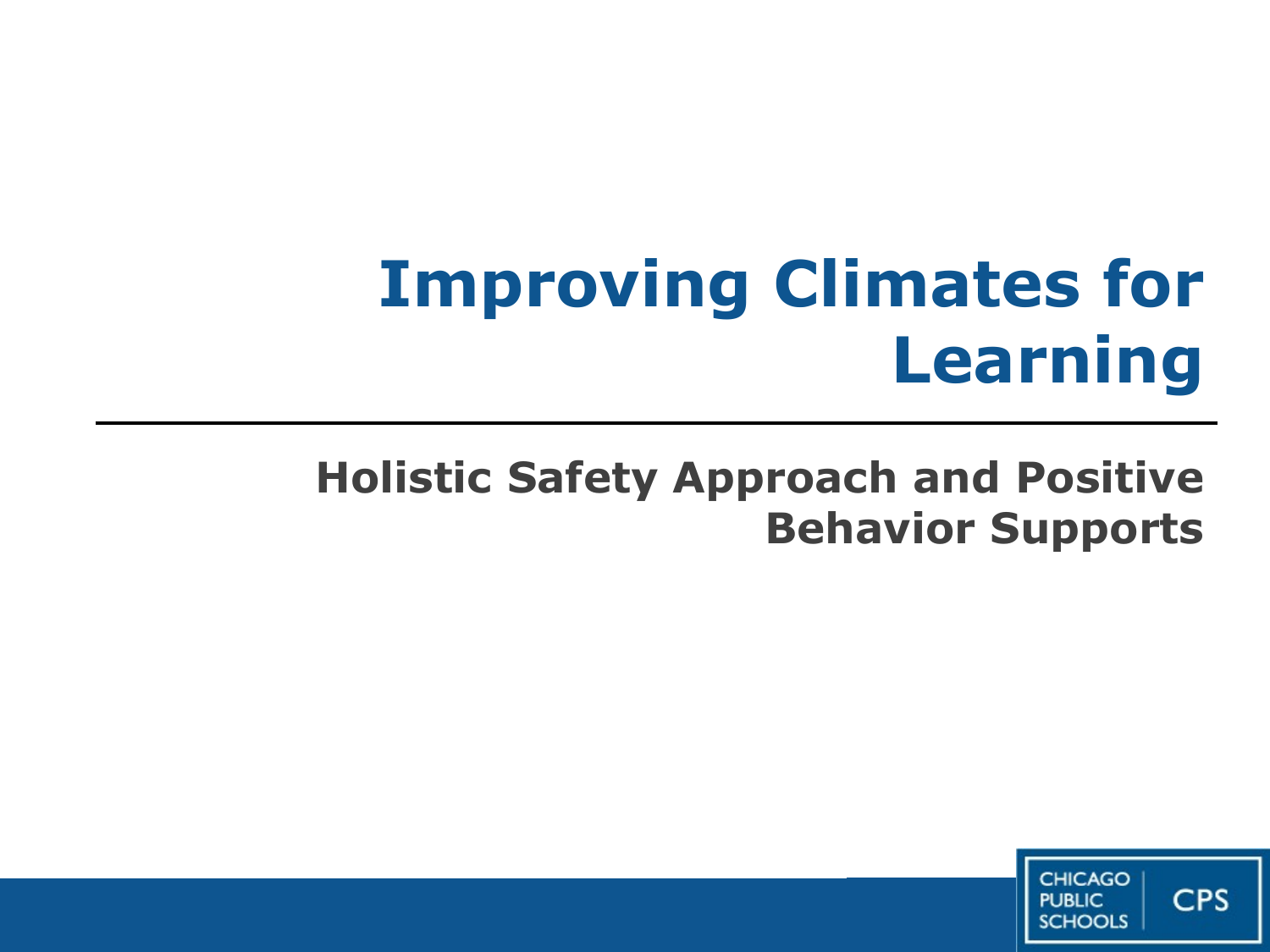## **Executive Summary**

- **CPS is working to transform how we approach safety and student discipline by taking a more holistic approach.**
- **We have seen some favorable results from our efforts but we still have a long way to go.**
- **New initiatives will take CPS safety to a new level by focusing on more proactive and preventative strategies.**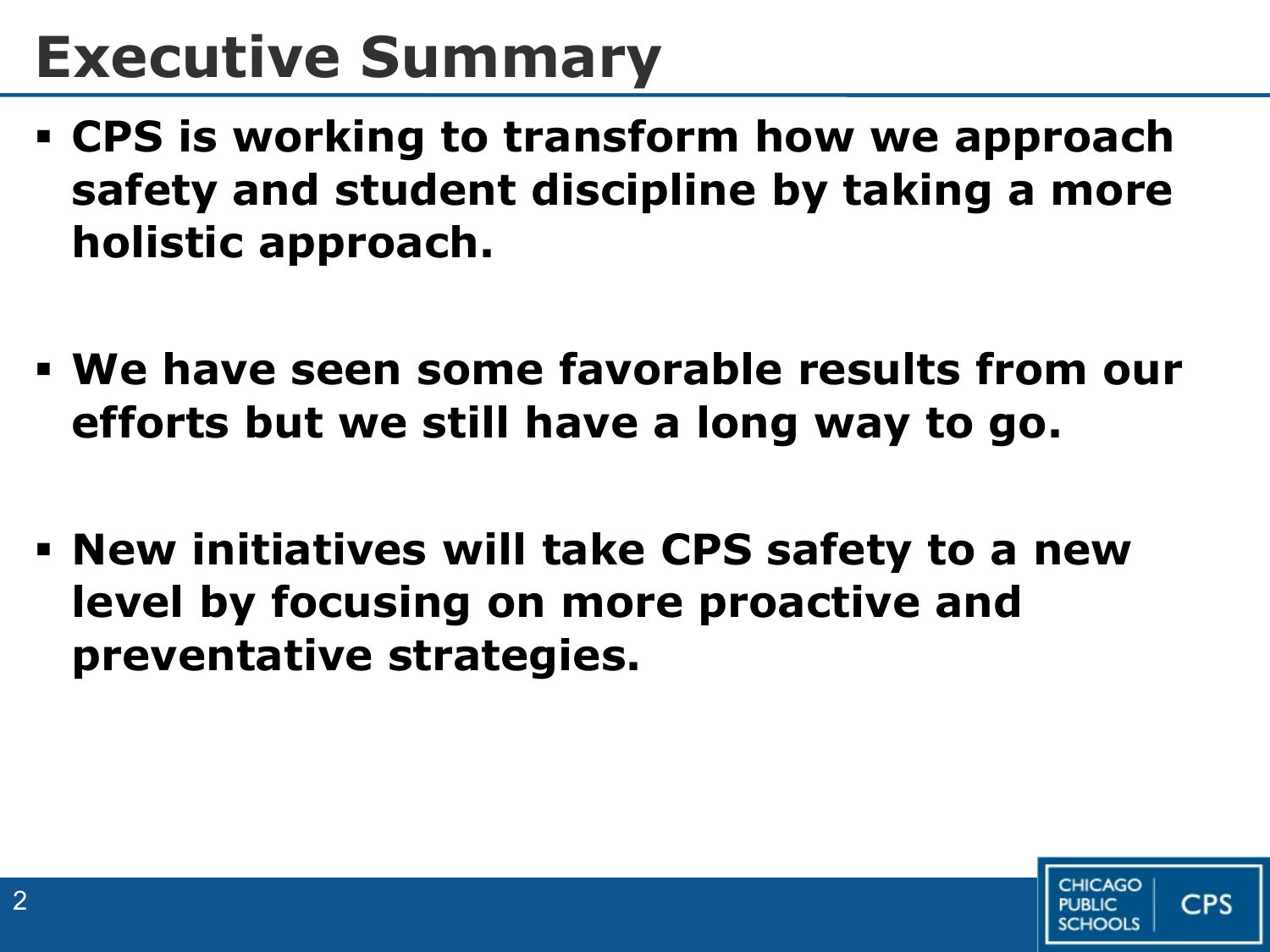### **Holistic Safety Approach**



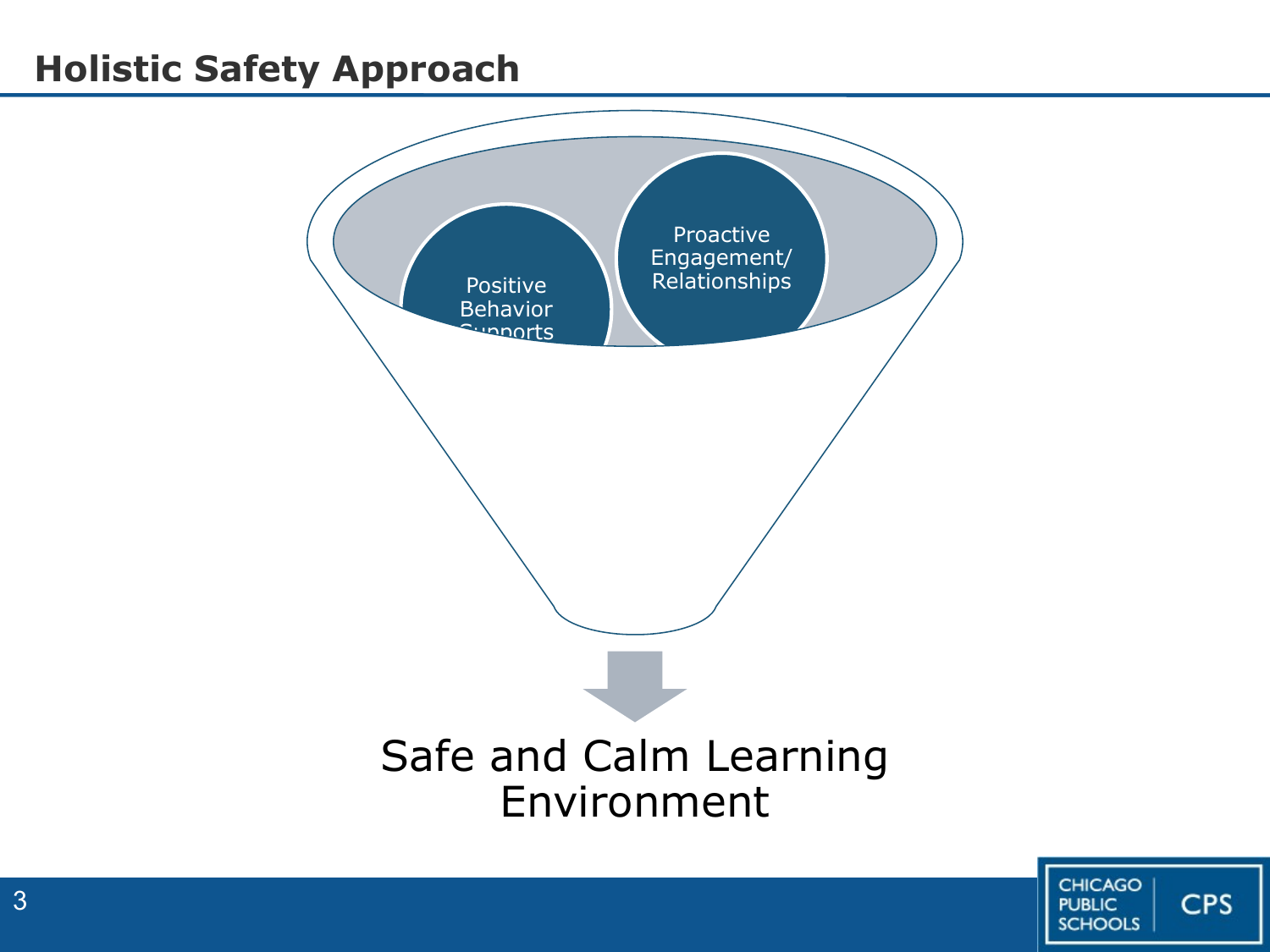- Department reorganization –High performing talent in new safety teams that align to CPS School Networks.
- Safe Passage Program Over 660 community watchers supporting 35 focus high schools to provide safe routes for students.
- Camera Installations Over 1200 cameras in 14 high schools, completed one month ahead of schedule.
- CTA Bus Tracker Installations Installations in 35 focus high schools.
- CPS/CPD CompStat Launch Joint sessions for 10 high schools to review trends within the school and across the community.
- Harper High School Summer Engagement Over 200 students in employment or summer programs to enable them to have a safe summer.

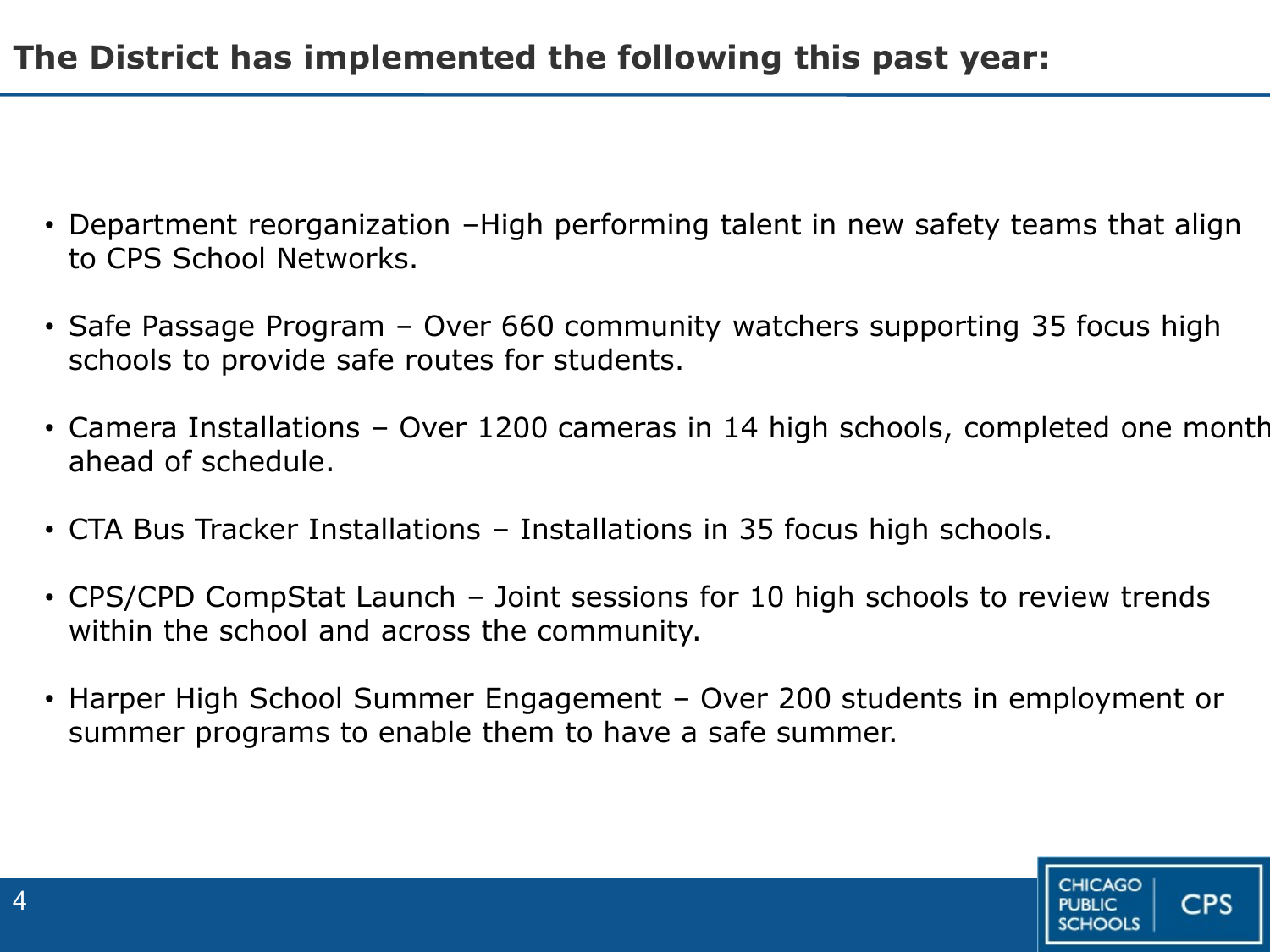#### **Results – Lower Infractions Across the District, especially Focus Schools**



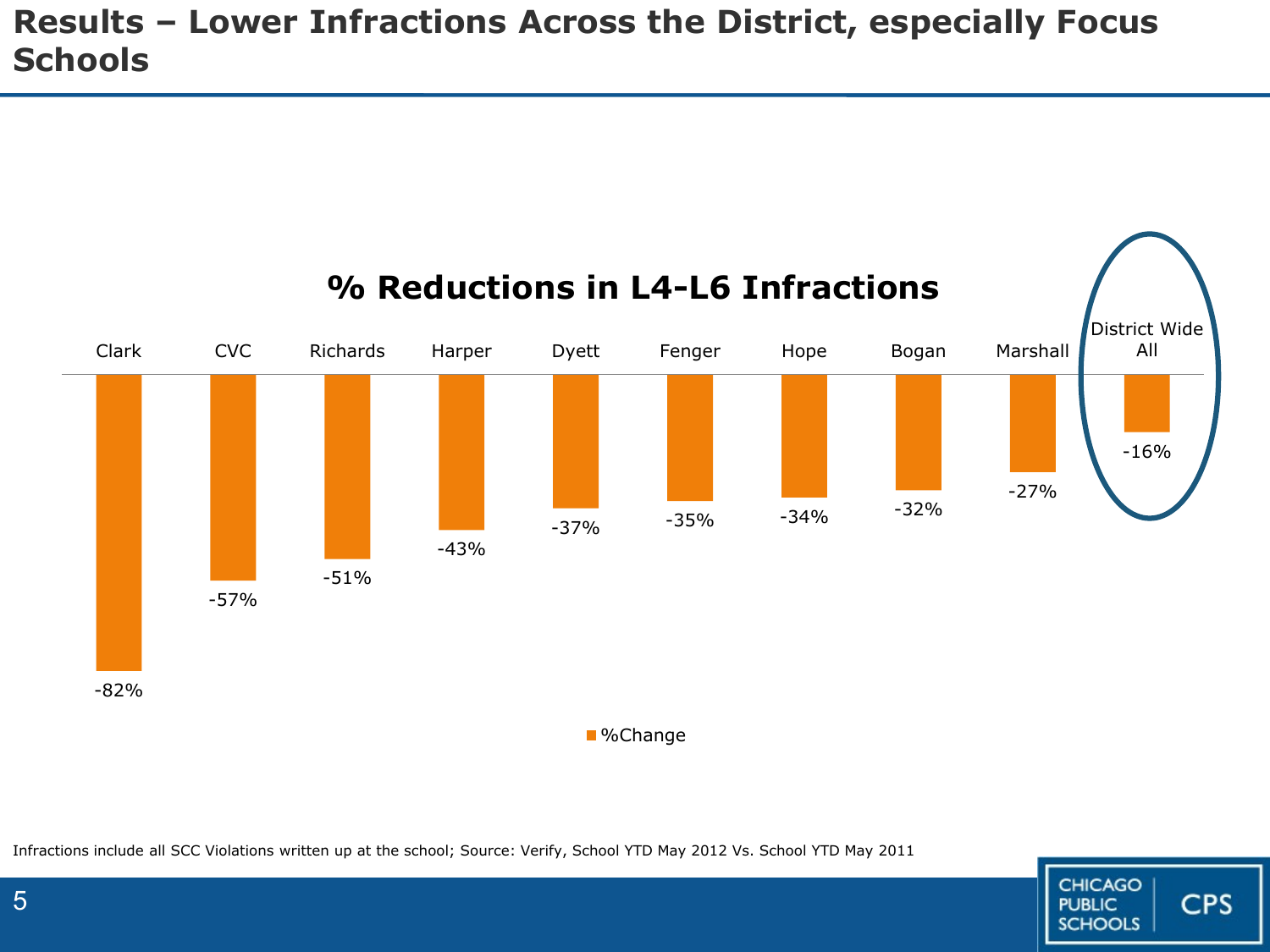#### **Results – Higher Attendance Across the District, especially Focus Schools**



#### **Increases in Attendance Rates**

Source: Dashboard - School YTD May 2012 Vs. School YTD May 2011

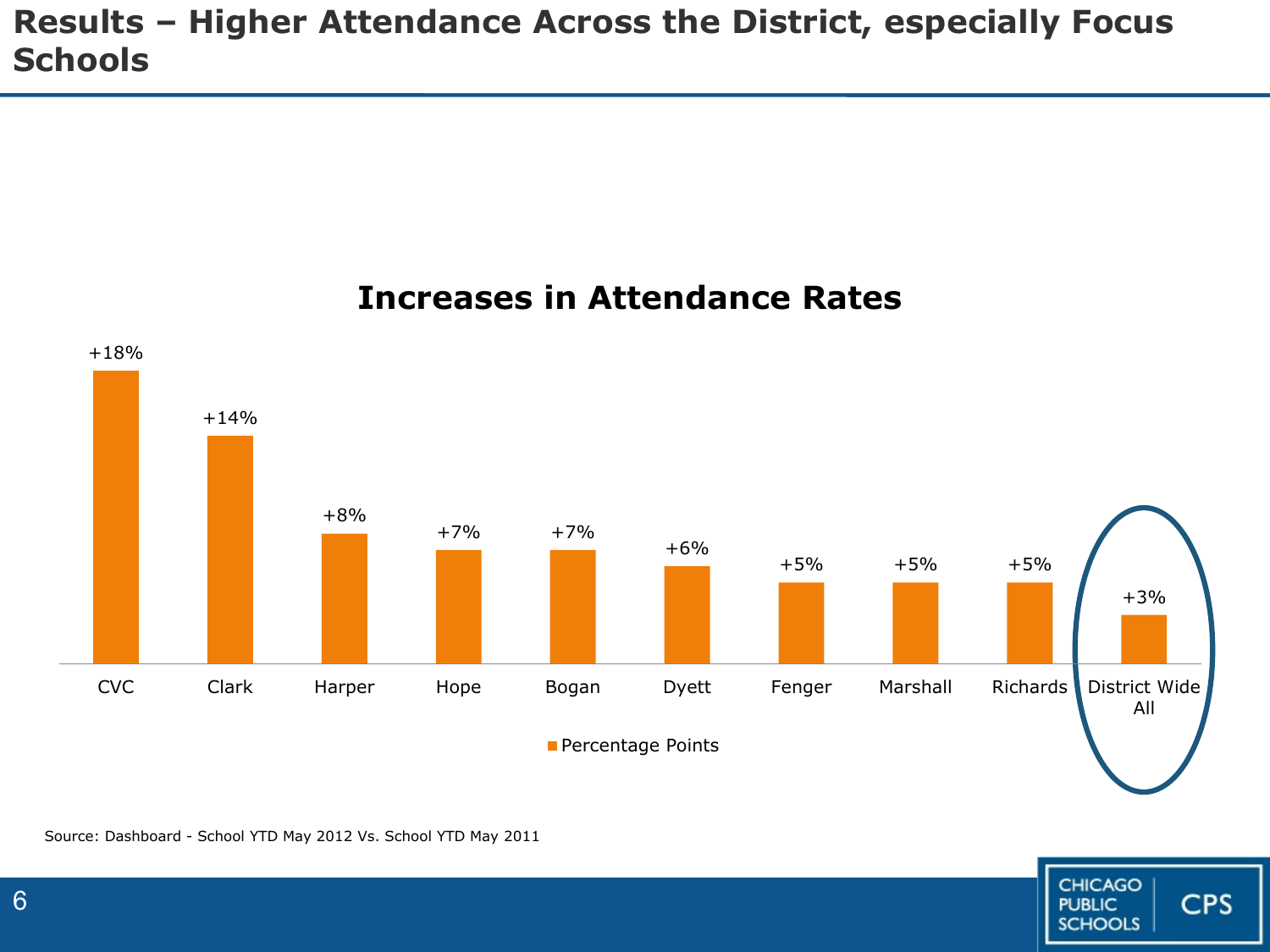**Key Goals 2012-2013 - The District is launching the following new initiatives:**

- R*evolutionary* city-wide training for school-based security staff over 1500 officers will be trained.
- New accountability standards for security staff to improve quality and consistency across schools.
- New campaigns that change how we approach safety.
- Better partnerships with the students, parents, community and other stakeholders to drive these efforts.
- Expand Safe Passage Program add volunteer parent patrol across more schools. Pilot elementary school safe passage program.
- More Camera Installations.
- Expand CPS/CPD CompStat.
- Synchronized efforts between OSS and Education to ensure that all goals are moving in the same direction.

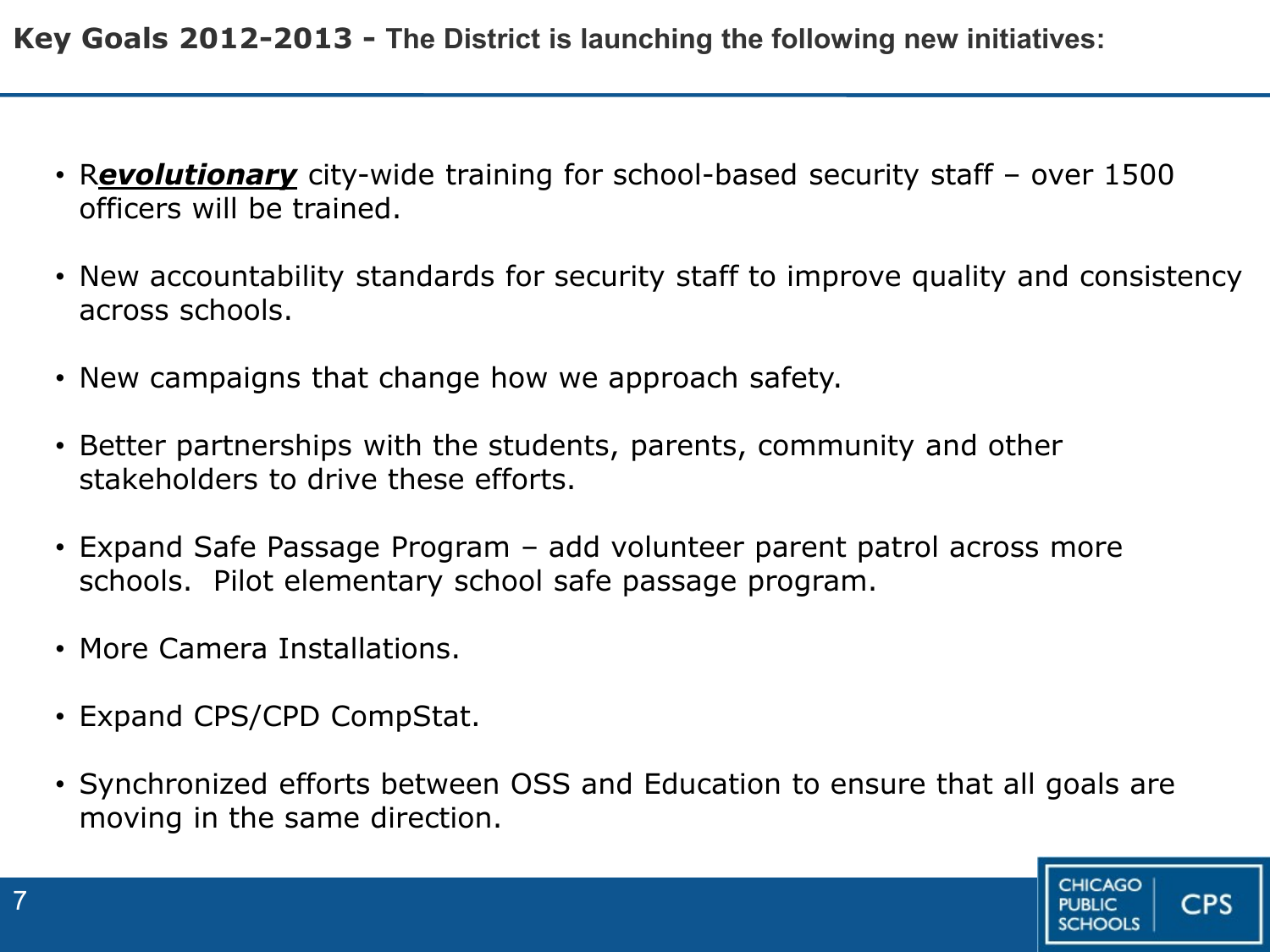#### **Youth Development and Positive Behavior Support - INITIAL REACH**

#### Positive Behavior Support

- **School Climate** 
	- 36% schools trained in at least 1 strategy
	- 94% of those implementing
- Classroom Management
	- 71% schools trained in at least 1 strategy
	- 18% schools had 5+ staff trained
- Social Emotional Learning
	- 15% schools trained in at least 1 strategy

### Prevention and Intervention

- Moderate 72% schools trained in at least 1 strategy
	- 69% in mentoring, classroom behavioral interventions
	- 10% in restorative practices
		- $\rightarrow$  49% of all HS
		- 2% of ES (new in 11-12)
- **Intensive** 
	- 77% of clinical professionals trained in evidence-based strategies
	- Over 2300 students served in 11-12

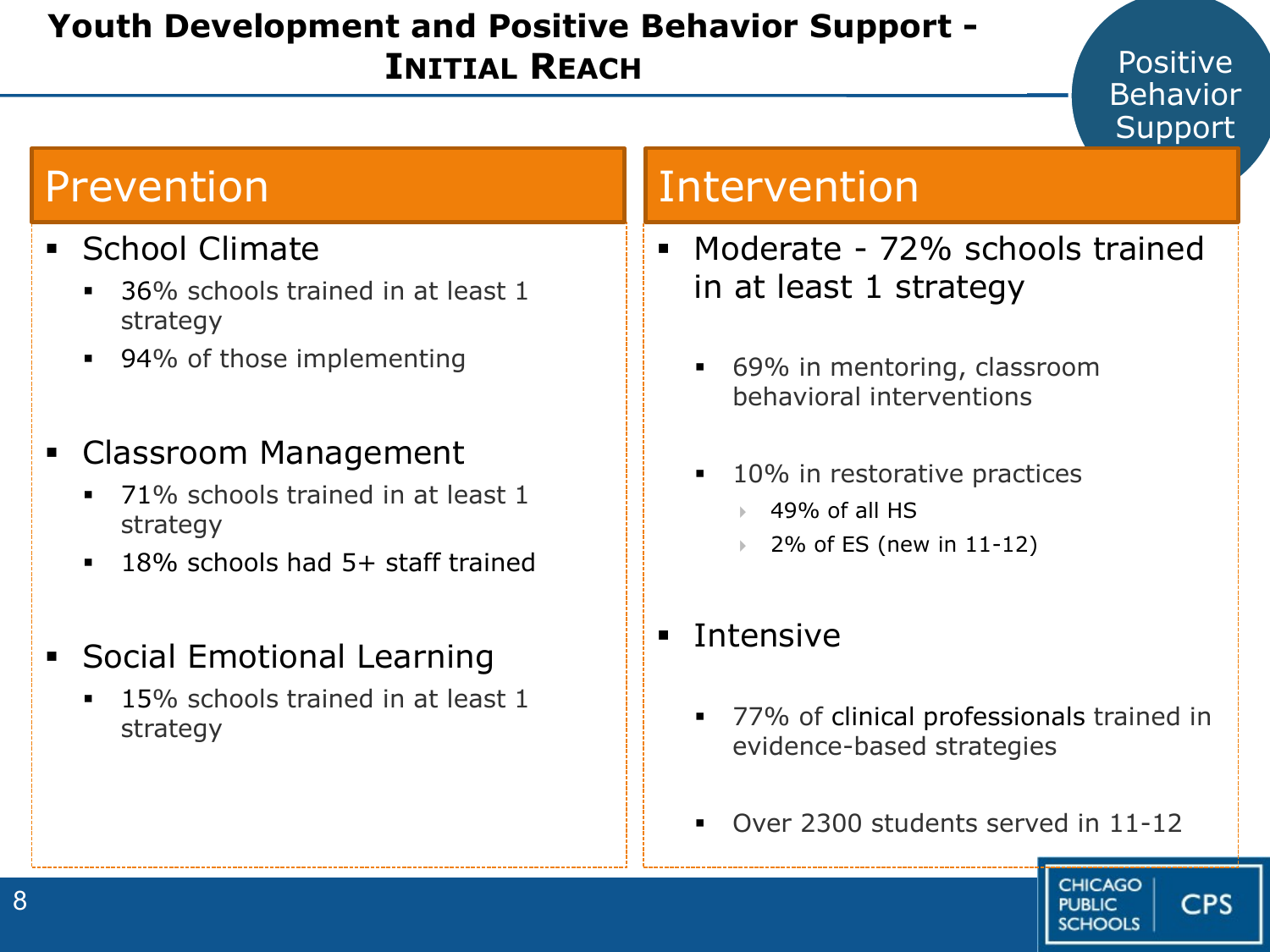#### **Youth Development and Positive Behavior Support - IMPACT**

## Individual school results

 Using a school climate strategy, **Carroll-Rosenwald ES** reduced suspensions by 74% and violent/drug offenses by 83% compared to the 10-11 school year.

**Positive** Behavior Support

**CHICAGO** 

**PLIBLIC** 

**CPS** 

- Using a school climate strategy, **Burke ES** reduced SCC infractions by 63% compared to the 10-11 school year.
- Using a combination of strategies, **Clemente HS** reduced SCC infractions by 69% compared to the 10-11 school year.
- Using a combination of strategies, **Marshall HS** reduced suspensions by 71% compared to the 10-11 school year.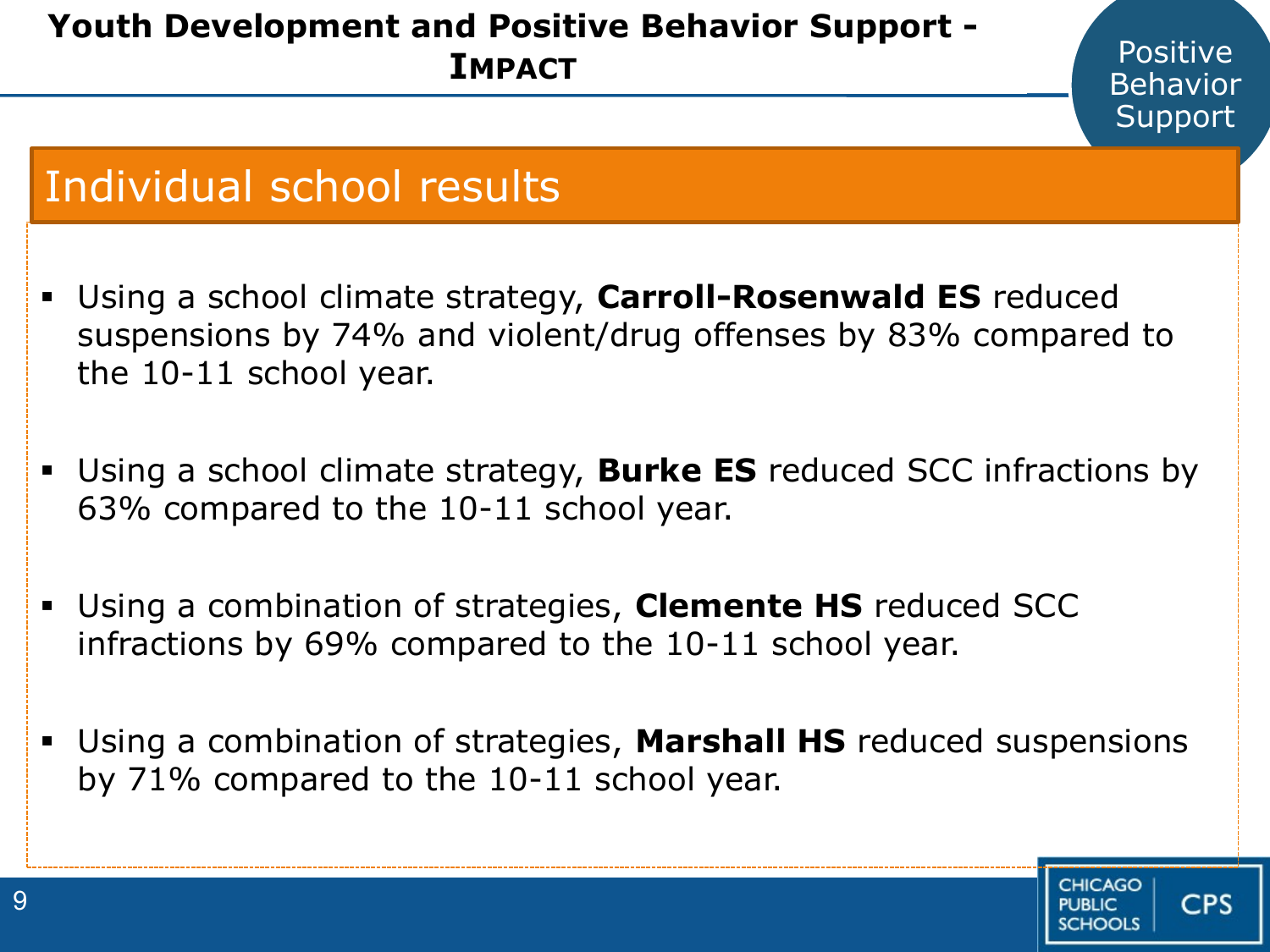## **Improved Student Code of Conduct**

- Eliminates automatic 10-day suspensions for the most serious offenses. Requires a 5-day, allows 10 day with justification.
- Reduce the out-of-school suspension days permitted for behaviors that range from inappropriate, such as possession of tobacco products, to those that seriously disrupt the educational process, such as gambling and assault. Previous 5 day limit reduced to 3; previous 10 day limit reduced to 5.
- Other changes to the SCC include:
	- Use of in-school suspensions in combination with out-of-school suspensions to support transitions.
	- Refocusing on the use of instructive and corrective consequences and restorative approaches.
	- In addition the SCC will outline the final step for administrators responding to inappropriate behavior to emphasize restorative approach: "restore the student's participation in the school community."
	- Expanding the Anti-Bullying Policy to provide means for anonymous reports and protocols for principals to investigate and respond to bullying complaints.
	- Improving readability and accessibility to allow students, parents, staff members, and administrators to better understand and utilize the policy, though simplified language and improved organization of the document.

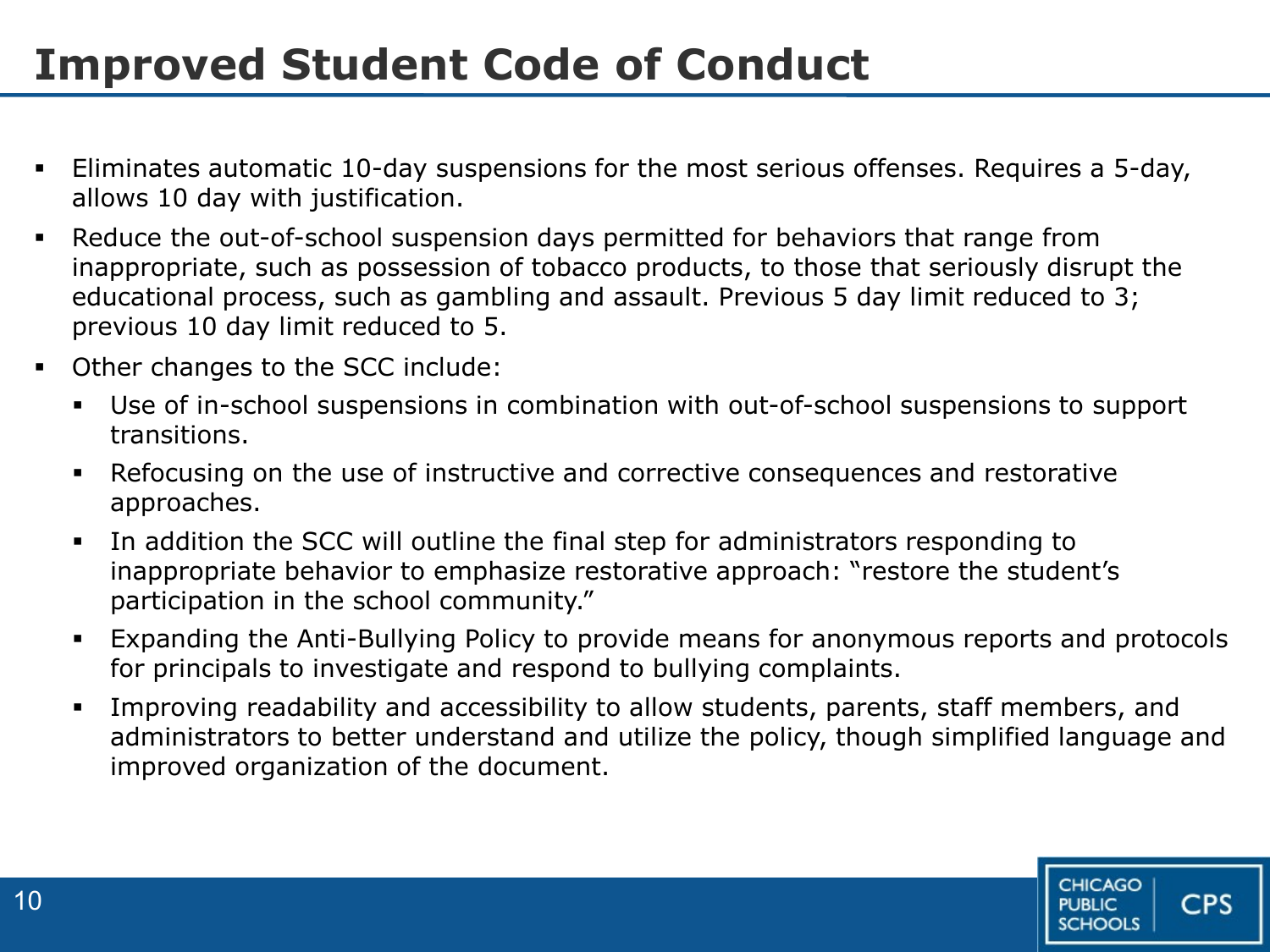## **Youth Development Positive Behavior Supports: Next Steps**

- Address **gaps** with investments in school based **innovation**
- Drive development of key social and emotional **college and career readiness skills**
- Deepen **integration** with **instructional planning** and practice
- **Leverage Student Code of Conduct** to increase focus on preventive and proactive practices
- **Expand** to more professional groups security officers, counselors, etc.
- **Expand** work with key partners (CASEL, Universities, community partners)